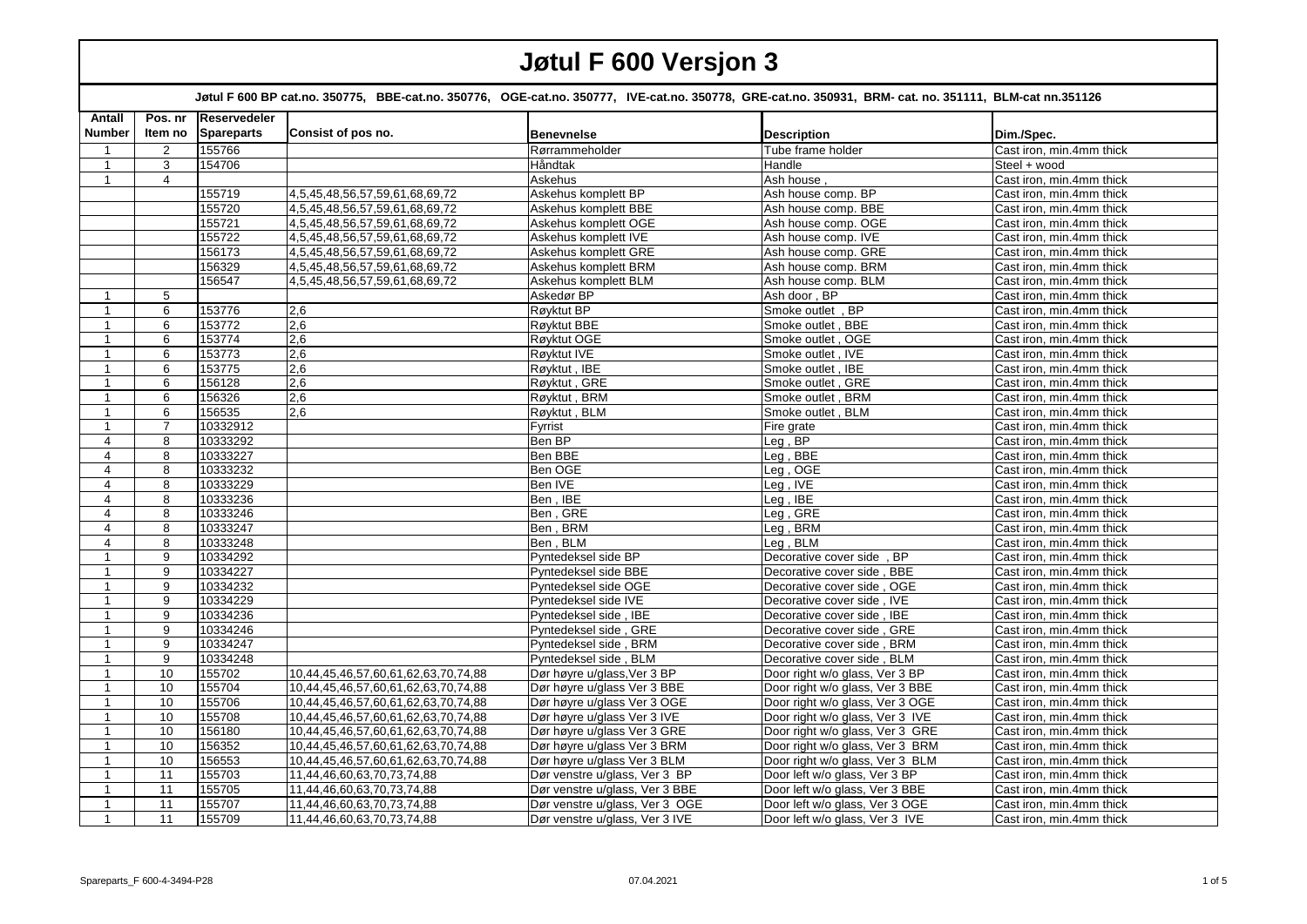|                         |                                                                                                                                                        |                            |                            | Jøtul F 600 Versjon 3          |                                |                          |  |  |  |
|-------------------------|--------------------------------------------------------------------------------------------------------------------------------------------------------|----------------------------|----------------------------|--------------------------------|--------------------------------|--------------------------|--|--|--|
|                         | Jøtul F 600 BP cat.no. 350775, BBE-cat.no. 350776, OGE-cat.no. 350777, IVE-cat.no. 350778, GRE-cat.no. 350931, BRM- cat. no. 351111, BLM-cat nn.351126 |                            |                            |                                |                                |                          |  |  |  |
| Antall<br><b>Number</b> | Pos. nr<br>Item no                                                                                                                                     | Reservedeler<br>Spareparts | Consist of pos no.         | Benevnelse                     | <b>Description</b>             | Dim./Spec.               |  |  |  |
|                         | 11                                                                                                                                                     | 156181                     | 11,44,46,60,63,70,73,74,88 | Dør venstre u/glass, Ver 3 GRE | Door left w/o glass, Ver 3 GRE | Cast iron, min.4mm thick |  |  |  |
|                         | 11                                                                                                                                                     | 156353                     | 11,44,46,60,63,70,73,74,88 | Dør venstre u/glass, Ver 3 BRM | Door left w/o glass, Ver 3 BRM | Cast iron, min.4mm thick |  |  |  |
|                         | 11                                                                                                                                                     | 156554                     | 11,44,46,60,63,70,73,74,88 | Dør venstre u/glass, Ver 3 BLM | Door left w/o glass, Ver 3 BLM | Cast iron, min.4mm thick |  |  |  |
|                         | 12                                                                                                                                                     | 10388492                   |                            | <b>Bunn BP</b>                 | Bottom, BP                     | Cast iron, min.4mm thick |  |  |  |
|                         | 12                                                                                                                                                     | 10388427                   |                            | Bunn BBE                       | Bottom, BBE                    | Cast iron, min.4mm thick |  |  |  |
|                         | 12                                                                                                                                                     | 10388432                   |                            | <b>Bunn OGE</b>                | Bottom, OGE                    | Cast iron, min.4mm thick |  |  |  |
|                         | 12                                                                                                                                                     | 10388429                   |                            | <b>Bunn IVE</b>                | Bottom, IVE                    | Cast iron, min.4mm thick |  |  |  |
|                         | 12                                                                                                                                                     | 10388446                   |                            | <b>Bunn GRE</b>                | Bottom, GRE                    | Cast iron, min.4mm thick |  |  |  |
|                         | 12                                                                                                                                                     | 10388447                   |                            | <b>Bunn BRM</b>                | Bottom, BRM                    | Cast iron, min.4mm thick |  |  |  |
|                         | 12                                                                                                                                                     | 10388448                   |                            | <b>Bunn BLM</b>                | Bottom, BLM                    | Cast iron, min.4mm thick |  |  |  |
|                         | 13                                                                                                                                                     | 10388512                   |                            | Innerbunn, fremre del          | Inner bottom, front part       | Cast iron, min.4mm thick |  |  |  |
|                         | 14                                                                                                                                                     | 10388612                   |                            | Innerbunn, bakre del           | Inner bottom, rear part        | Cast iron, min.4mm thick |  |  |  |
|                         | 15                                                                                                                                                     | 10388792                   |                            | <b>Bakstykke BP</b>            | Rear plate, BP                 | Cast iron, min.4mm thick |  |  |  |
|                         | 15                                                                                                                                                     | 10388727                   |                            | <b>Bakstykke BBE</b>           | Rear plate, BBE                | Cast iron, min.4mm thick |  |  |  |
|                         | 15                                                                                                                                                     | 10388732                   |                            | <b>Bakstykke OGE</b>           | Rear plate, OGE                | Cast iron, min.4mm thick |  |  |  |
|                         | 15                                                                                                                                                     | 10388729                   |                            | <b>Bakstykke IVE</b>           | Rear plate, IVE                | Cast iron, min.4mm thick |  |  |  |
|                         | 15                                                                                                                                                     | 10388746                   |                            | <b>Bakstykke GRE</b>           | Rear plate, GRE                | Cast iron, min.4mm thick |  |  |  |
|                         | 15                                                                                                                                                     | 10388747                   |                            | <b>Bakstykke BRM</b>           | Rear plate, BRM                | Cast iron, min.4mm thick |  |  |  |
|                         | 15                                                                                                                                                     | 10388748                   |                            | <b>Bakstykke BLM</b>           | Rear plate, BLM                | Cast iron, min.4mm thick |  |  |  |
|                         | 17                                                                                                                                                     | 10388912                   |                            | Kanal                          | Air manifold                   | Cast iron, min.4mm thick |  |  |  |
|                         | 18                                                                                                                                                     | 10389092                   |                            | Front BP                       | Front, BP                      | Cast iron, min.4mm thick |  |  |  |
|                         | 18                                                                                                                                                     | 10389027                   |                            | <b>Front BBE</b>               | Front, BBE                     | Cast iron, min.4mm thick |  |  |  |
|                         | 18                                                                                                                                                     | 10389032                   |                            | Front OGE                      | Front, OGE                     | Cast iron, min.4mm thick |  |  |  |
|                         | 18                                                                                                                                                     | 10389029                   |                            | Front IVE                      | Front, IVE                     | Cast iron, min.4mm thick |  |  |  |
|                         | 18                                                                                                                                                     | 10389046                   |                            | <b>Front GRE</b>               | Front, GRE                     | Cast iron, min.4mm thick |  |  |  |
|                         | 18                                                                                                                                                     | 10389047                   |                            | Front BRM                      | Front, BRM                     | Cast iron, min.4mm thick |  |  |  |
|                         | 18                                                                                                                                                     | 10389048                   |                            | Front BLM                      | Front, BLM                     | Cast iron, min.4mm thick |  |  |  |
|                         | 19                                                                                                                                                     | 155691                     |                            | Innerfront                     | Inner front                    | Cast iron, min.4mm thick |  |  |  |
|                         | 20                                                                                                                                                     | 10389292                   |                            | Side høyre BP                  | Side right, BP                 | Cast iron, min.4mm thick |  |  |  |
|                         | 20                                                                                                                                                     | 10389227                   |                            | Side høyre BBE                 | Side right, BBE                | Cast iron, min.4mm thick |  |  |  |
|                         | 20                                                                                                                                                     | 10389232                   |                            | Side høyre OGE                 | Side right, OGE                | Cast iron, min.4mm thick |  |  |  |
|                         | 20                                                                                                                                                     | 10389229                   |                            | Side høyre IVE                 | Side right, IVE                | Cast iron, min.4mm thick |  |  |  |
|                         | 20                                                                                                                                                     | 10389246                   |                            | Side høyre GRE                 | Side right, GRE                | Cast iron, min.4mm thick |  |  |  |
|                         | 20                                                                                                                                                     | 10389247                   |                            | Side høyre BRM                 | Side right, BRM                | Cast iron, min.4mm thick |  |  |  |
|                         | 20                                                                                                                                                     | 10389248                   |                            | Side høyre BLM                 | Side right, BLM                | Cast iron, min.4mm thick |  |  |  |
|                         | 21                                                                                                                                                     | 10389392                   |                            | Side venstre BP                | Side left, BP                  | Cast iron, min.4mm thick |  |  |  |
|                         | 21                                                                                                                                                     | 10389327                   |                            | Side venstre BBE               | Side left, BBE                 | Cast iron, min.4mm thick |  |  |  |
|                         | 21                                                                                                                                                     | 10389332                   |                            | Side venstre OGE               | Side left, OGE                 | Cast iron, min.4mm thick |  |  |  |
|                         | 21                                                                                                                                                     | 10389329                   |                            | Side venstre IVE               | Side left, IVE                 | Cast iron, min.4mm thick |  |  |  |
|                         | 21                                                                                                                                                     | 10389346                   |                            | Side venstre GRE               | Side left, GRE                 | Cast iron, min.4mm thick |  |  |  |
|                         | 21                                                                                                                                                     | 10389347                   |                            | Side venstre BRM               | Side left, BRM                 | Cast iron, min.4mm thick |  |  |  |
|                         | 21                                                                                                                                                     | 10389348                   |                            | Side venstre BLM               | Side left, BLM                 | Cast iron, min.4mm thick |  |  |  |
|                         | 22                                                                                                                                                     | 10389492                   |                            | Askeleppe front BP             | Ash lip front, BP              | Cast iron, min.4mm thick |  |  |  |
|                         | 22                                                                                                                                                     | 10389427                   |                            | Askeleppe front BBE            | Ash lip front, BBE             | Cast iron, min.4mm thick |  |  |  |
|                         | 22                                                                                                                                                     | 10389432                   |                            | Askeleppe front OGE            | Ash lip front, OGE             | Cast iron, min.4mm thick |  |  |  |
|                         | 22                                                                                                                                                     | 10389429                   |                            | Askeleppe front IVE            | Ash lip front, IVE             | Cast iron, min.4mm thick |  |  |  |
|                         | 22                                                                                                                                                     | 10389446                   |                            | Askeleppe front GRE            | Ash lip front, GRE             | Cast iron, min.4mm thick |  |  |  |
|                         |                                                                                                                                                        |                            |                            |                                |                                |                          |  |  |  |

| 20 | 10389246 | Side høyre GRE          | Side right, GRE    |
|----|----------|-------------------------|--------------------|
| 20 | 10389247 | Side høyre BRM          | Side right, BRM    |
| 20 | 10389248 | Side høyre BLM          | Side right, BLM    |
| 21 | 10389392 | Side venstre BP         | Side left, BP      |
| 21 | 10389327 | Side venstre BBE        | Side left, BBE     |
| 21 | 10389332 | Side venstre OGE        | Side left, OGE     |
| 21 | 10389329 | Side venstre IVE        | Side left, IVE     |
| 21 | 10389346 | Side venstre GRE        | Side left, GRE     |
| 21 | 10389347 | <b>Side venstre BRM</b> | Side left, BRM     |
| 21 | 10389348 | Side venstre BLM        | Side left, BLM     |
| 22 | 10389492 | Askeleppe front BP      | Ash lip front, BP  |
| 22 | 10389427 | Askeleppe front BBE     | Ash lip front, BBE |
| 22 | 10389432 | Askeleppe front OGE     | Ash lip front, OGE |
| 22 | 10389429 | Askeleppe front IVE     | Ash lip front, IVE |
| 22 | 10389446 | Askeleppe front GRE     | Ash lip front, GRE |
|    |          |                         |                    |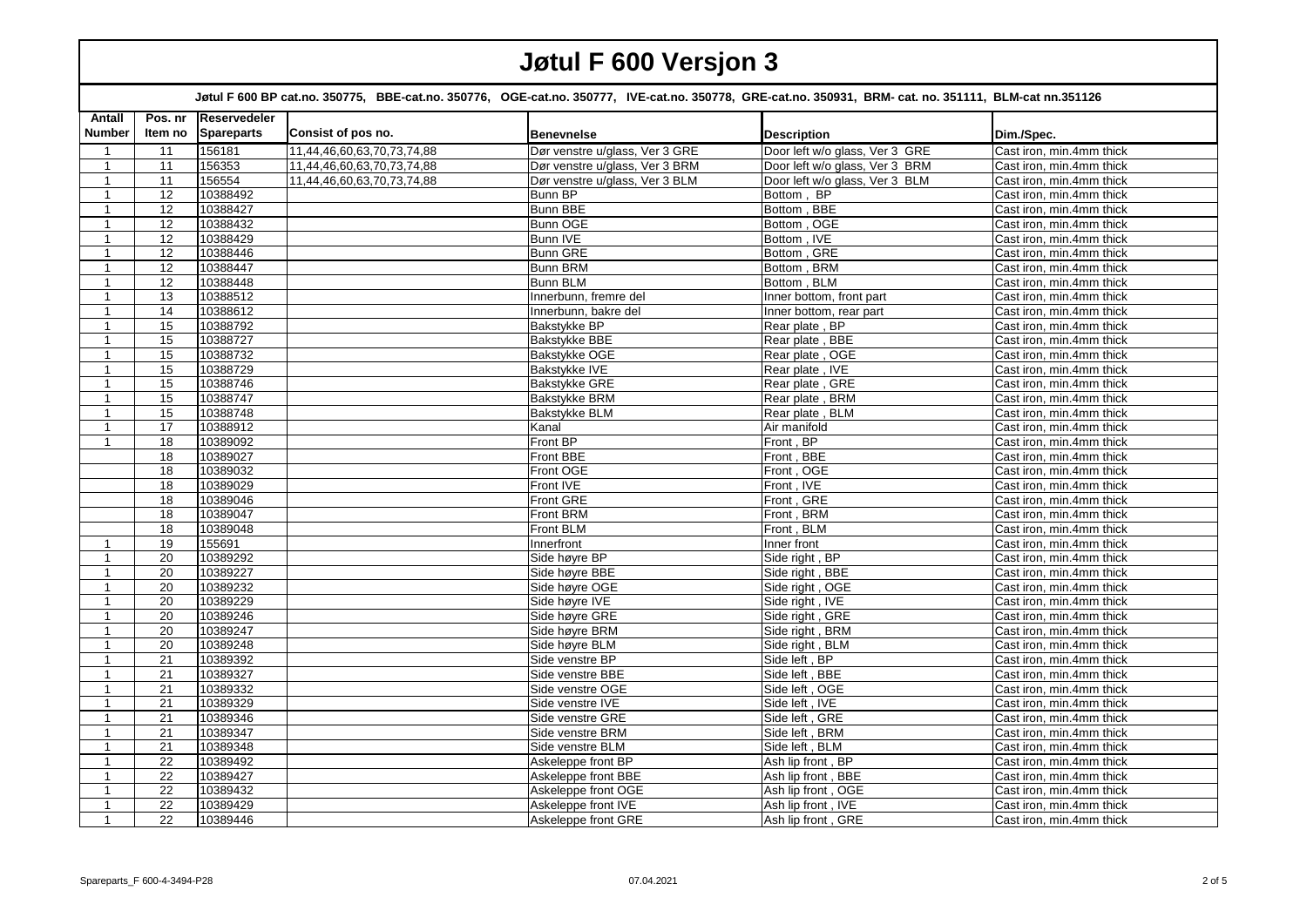| Jøtul F 600 BP cat.no. 350775, BBE-cat.no. 350776, OGE-cat.no. 350777, IVE-cat.no. 350778, GRE-cat.no. 350931, BRM- |  |  |  |
|---------------------------------------------------------------------------------------------------------------------|--|--|--|
|                                                                                                                     |  |  |  |

| Jøtul F 600 BP cat.no. 350775, BBE-cat.no. 350776, OGE-cat.no. 350777, IVE-cat.no. 350778, GRE-cat.no. 350931, BRM- cat. no. 351111, BLM-cat nn.351126<br>Reservedeler<br><b>Antall</b><br>Pos. nr<br>Consist of pos no.<br><b>Number</b><br>Spareparts<br>Item no<br>Dim./Spec.<br><b>Benevnelse</b><br><b>Description</b><br>Ash lip front, BRM<br>10389447<br>Askeleppe front BRM<br>Cast iron, min.4mm thick<br>22<br>22<br>10389448<br>Askeleppe front BLM<br>Ash lip front, BLM<br>Cast iron, min.4mm thick<br>23<br>154569<br>23,71<br>Topp BP<br>$Top$ , $BP$<br>Cast iron, min.4mm thick<br>23,71<br>23<br>154570<br>Topp BBE<br>Top , BBE<br>Cast iron, min.4mm thick<br>23,71<br>23<br>Topp OGE<br>Top, OGE<br>154571<br>Cast iron, min.4mm thick<br>23,71<br>23<br>154572<br>Topp IVE<br>Top , IVE<br>Cast iron, min.4mm thick<br>23,71<br>23<br>Top, GRE<br>156182<br><b>Topp GRE</b><br>Cast iron, min.4mm thick<br>23<br>23,71<br>156355<br>Topp BRM<br>Top, BRM<br>Cast iron, min.4mm thick<br>23<br>23,71<br>156556<br>Topp BLM<br>Top , BLM<br>Cast iron, min.4mm thick<br>24<br>Rørholder øvre høyre<br>Tube holder upper right<br>Cast iron, min.4mm thick<br>25<br>Rørholder øvre venstre<br>Tube holder upper left<br>Cast iron, min.4mm thick<br>26<br>Rørholder nedre høyre<br>Tube holder bottom right<br>Cast iron, min.4mm thick<br>27<br>Rørholder nedre venstre<br>Tube holder bottom left<br>Cast iron, min.4mm thick<br>28<br>10400018<br>Cast iron, min.4mm thick<br>Inspeksjonsluke<br>Inspection cover<br>29<br>Sidedør BP<br>155714<br>29,30,45,50,55,57,61,75,91,92,93,99<br>Side door, BP<br>Cast iron, min.4mm thick<br>29<br>155715<br>29, 30, 45, 50, 55, 57, 61, 75, 91, 92, 93, 99<br>Sidedør BBE<br>Side door, BBE<br>Cast iron, min.4mm thick<br>29<br>155716<br>29,30,45,50,55,57,61,75,91,92,93,99<br>Sidedør OGE<br>Side door, OGE<br>Cast iron, min.4mm thick<br>29<br>155717<br>Sidedør IVE<br>29,30,45,50,55,57,61,75,91,92,93,99<br>Side door, IVE<br>Cast iron, min.4mm thick<br>29<br>156179<br>Sidedør GRE<br>Side door, GRE<br>29,30,45,50,55,57,61,75,91,92,93,99<br>Cast iron, min.4mm thick<br>29<br>156351<br>29,30,45,50,55,57,61,75,91,92,93,99<br>Sidedør BRM<br>Side door, BRM<br>Cast iron, min.4mm thick<br>29<br>156552<br>Sidedør BLM<br>29,30,45,50,55,57,61,75,91,92,93,99<br>Side door, BLM<br>Cast iron, min.4mm thick<br>30<br>10400212<br>Brennplate sidedør<br>Burnplate side door<br>Cast iron, min.4mm thick<br>31<br>10400312<br><b>Burnplate left</b><br>Cast iron, min.4mm thick<br><b>Brennplate venstre</b><br>32<br>10400412<br>Cast iron, min.4mm thick<br><b>Brennplate bak</b><br><b>Burnplate rear</b><br>33<br>10400592<br>Askeleppe side BP<br>Ash lip side, BP<br>Cast iron, min.4mm thick<br>33<br>10400527<br>Askeleppe side BBE<br>Ash lip side, BBE<br>Cast iron, min.4mm thick<br>33<br>10400532<br>Askeleppe side OGE<br>Ash lip side, OGE<br>Cast iron, min.4mm thick<br>33<br>10400529<br>Askeleppe side IVE<br>Ash lip side, IVE<br>Cast iron, min.4mm thick<br>33<br>Ash lip side, GRE<br>10400546<br>Askeleppe side GRE<br>Cast iron, min.4mm thick<br>33<br>Askeleppe side BRM<br>10400547<br>Ash lip side, BRM<br>Cast iron, min.4mm thick<br>33<br>10400548<br>Askeleppe side BLM<br>Ash lip side, BLM<br>Cast iron, min.4mm thick<br>34<br>10400616<br>Air valve<br>Ventil<br>Cast iron, min.4mm thick<br>35<br><b>Hvelv</b><br><b>Baffle plate</b><br>10400712<br>Cast iron, min.4mm thick<br>36<br>154574<br>36,89<br>Toppdeksel BP<br>Cast iron, min.4mm thick<br>Top cover<br>36,89<br>Top cover, BBE<br>36<br>154575<br>Toppdeksel BBE<br>Cast iron, min.4mm thick<br>36,89<br>36<br>154576<br><b>Toppdeksel OGE</b><br>Top cover , OGE<br>Cast iron, min.4mm thick<br>36<br>36,89<br>154577<br>Toppdeksel IVE<br>Top cover , IVE<br>Cast iron, min.4mm thick<br>36<br>36,89<br>156183<br><b>Toppdeksel GRE</b><br>Top cover, GRE<br>Cast iron, min.4mm thick<br>36,89<br>36<br>156354<br>Toppdeksel BRM<br>Top cover, BRM<br>Cast iron, min.4mm thick<br>36<br>36,89<br>156555<br><b>Toppdeksel BLM</b><br>Top cover, BLM<br>Cast iron, min.4mm thick<br>36<br>351105<br>Kleber toppdeksel ekstrautstyr<br>Soap stone<br>Soap stone top cover extra<br>37<br>M <sub>6</sub><br>116832<br>Mutter rustfri<br><b>Nut stainless</b><br>5<br>117876<br>38<br>M8x25mm<br>Skrue krave m8x25<br>Screw collar hexagon m8x25<br>M6x50<br>39<br>117097<br>Skrue sekskant<br>Screw hexagon<br>117099<br>M6x25mm<br>40<br><b>Skrue krave</b><br>Screw collar hexagon<br>117118<br><b>Skrue krave</b><br>M6x16mm<br>41<br>Screw collar hexagon<br>9 |                | <b>JØtUI F 600 Versjon 3</b> |        |  |                     |                         |           |  |  |
|-----------------------------------------------------------------------------------------------------------------------------------------------------------------------------------------------------------------------------------------------------------------------------------------------------------------------------------------------------------------------------------------------------------------------------------------------------------------------------------------------------------------------------------------------------------------------------------------------------------------------------------------------------------------------------------------------------------------------------------------------------------------------------------------------------------------------------------------------------------------------------------------------------------------------------------------------------------------------------------------------------------------------------------------------------------------------------------------------------------------------------------------------------------------------------------------------------------------------------------------------------------------------------------------------------------------------------------------------------------------------------------------------------------------------------------------------------------------------------------------------------------------------------------------------------------------------------------------------------------------------------------------------------------------------------------------------------------------------------------------------------------------------------------------------------------------------------------------------------------------------------------------------------------------------------------------------------------------------------------------------------------------------------------------------------------------------------------------------------------------------------------------------------------------------------------------------------------------------------------------------------------------------------------------------------------------------------------------------------------------------------------------------------------------------------------------------------------------------------------------------------------------------------------------------------------------------------------------------------------------------------------------------------------------------------------------------------------------------------------------------------------------------------------------------------------------------------------------------------------------------------------------------------------------------------------------------------------------------------------------------------------------------------------------------------------------------------------------------------------------------------------------------------------------------------------------------------------------------------------------------------------------------------------------------------------------------------------------------------------------------------------------------------------------------------------------------------------------------------------------------------------------------------------------------------------------------------------------------------------------------------------------------------------------------------------------------------------------------------------------------------------------------------------------------------------------------------------------------------------------------------------------------------------------------------------------------------------------------------------------------------------------------------------------------------------------------------------------------------------------------------------------------------------------------------------------------------------------------------------------------------------------------------------------------------------------------------------------------------------------------------------------------------------------------------------------------------------------------------------------------------------------------------------------------------------------------------------------------------------------------------------------------------|----------------|------------------------------|--------|--|---------------------|-------------------------|-----------|--|--|
|                                                                                                                                                                                                                                                                                                                                                                                                                                                                                                                                                                                                                                                                                                                                                                                                                                                                                                                                                                                                                                                                                                                                                                                                                                                                                                                                                                                                                                                                                                                                                                                                                                                                                                                                                                                                                                                                                                                                                                                                                                                                                                                                                                                                                                                                                                                                                                                                                                                                                                                                                                                                                                                                                                                                                                                                                                                                                                                                                                                                                                                                                                                                                                                                                                                                                                                                                                                                                                                                                                                                                                                                                                                                                                                                                                                                                                                                                                                                                                                                                                                                                                                                                                                                                                                                                                                                                                                                                                                                                                                                                                                                                                                     |                |                              |        |  |                     |                         |           |  |  |
|                                                                                                                                                                                                                                                                                                                                                                                                                                                                                                                                                                                                                                                                                                                                                                                                                                                                                                                                                                                                                                                                                                                                                                                                                                                                                                                                                                                                                                                                                                                                                                                                                                                                                                                                                                                                                                                                                                                                                                                                                                                                                                                                                                                                                                                                                                                                                                                                                                                                                                                                                                                                                                                                                                                                                                                                                                                                                                                                                                                                                                                                                                                                                                                                                                                                                                                                                                                                                                                                                                                                                                                                                                                                                                                                                                                                                                                                                                                                                                                                                                                                                                                                                                                                                                                                                                                                                                                                                                                                                                                                                                                                                                                     |                |                              |        |  |                     |                         |           |  |  |
|                                                                                                                                                                                                                                                                                                                                                                                                                                                                                                                                                                                                                                                                                                                                                                                                                                                                                                                                                                                                                                                                                                                                                                                                                                                                                                                                                                                                                                                                                                                                                                                                                                                                                                                                                                                                                                                                                                                                                                                                                                                                                                                                                                                                                                                                                                                                                                                                                                                                                                                                                                                                                                                                                                                                                                                                                                                                                                                                                                                                                                                                                                                                                                                                                                                                                                                                                                                                                                                                                                                                                                                                                                                                                                                                                                                                                                                                                                                                                                                                                                                                                                                                                                                                                                                                                                                                                                                                                                                                                                                                                                                                                                                     |                |                              |        |  |                     |                         |           |  |  |
|                                                                                                                                                                                                                                                                                                                                                                                                                                                                                                                                                                                                                                                                                                                                                                                                                                                                                                                                                                                                                                                                                                                                                                                                                                                                                                                                                                                                                                                                                                                                                                                                                                                                                                                                                                                                                                                                                                                                                                                                                                                                                                                                                                                                                                                                                                                                                                                                                                                                                                                                                                                                                                                                                                                                                                                                                                                                                                                                                                                                                                                                                                                                                                                                                                                                                                                                                                                                                                                                                                                                                                                                                                                                                                                                                                                                                                                                                                                                                                                                                                                                                                                                                                                                                                                                                                                                                                                                                                                                                                                                                                                                                                                     |                |                              |        |  |                     |                         |           |  |  |
|                                                                                                                                                                                                                                                                                                                                                                                                                                                                                                                                                                                                                                                                                                                                                                                                                                                                                                                                                                                                                                                                                                                                                                                                                                                                                                                                                                                                                                                                                                                                                                                                                                                                                                                                                                                                                                                                                                                                                                                                                                                                                                                                                                                                                                                                                                                                                                                                                                                                                                                                                                                                                                                                                                                                                                                                                                                                                                                                                                                                                                                                                                                                                                                                                                                                                                                                                                                                                                                                                                                                                                                                                                                                                                                                                                                                                                                                                                                                                                                                                                                                                                                                                                                                                                                                                                                                                                                                                                                                                                                                                                                                                                                     |                |                              |        |  |                     |                         |           |  |  |
|                                                                                                                                                                                                                                                                                                                                                                                                                                                                                                                                                                                                                                                                                                                                                                                                                                                                                                                                                                                                                                                                                                                                                                                                                                                                                                                                                                                                                                                                                                                                                                                                                                                                                                                                                                                                                                                                                                                                                                                                                                                                                                                                                                                                                                                                                                                                                                                                                                                                                                                                                                                                                                                                                                                                                                                                                                                                                                                                                                                                                                                                                                                                                                                                                                                                                                                                                                                                                                                                                                                                                                                                                                                                                                                                                                                                                                                                                                                                                                                                                                                                                                                                                                                                                                                                                                                                                                                                                                                                                                                                                                                                                                                     |                |                              |        |  |                     |                         |           |  |  |
|                                                                                                                                                                                                                                                                                                                                                                                                                                                                                                                                                                                                                                                                                                                                                                                                                                                                                                                                                                                                                                                                                                                                                                                                                                                                                                                                                                                                                                                                                                                                                                                                                                                                                                                                                                                                                                                                                                                                                                                                                                                                                                                                                                                                                                                                                                                                                                                                                                                                                                                                                                                                                                                                                                                                                                                                                                                                                                                                                                                                                                                                                                                                                                                                                                                                                                                                                                                                                                                                                                                                                                                                                                                                                                                                                                                                                                                                                                                                                                                                                                                                                                                                                                                                                                                                                                                                                                                                                                                                                                                                                                                                                                                     |                |                              |        |  |                     |                         |           |  |  |
|                                                                                                                                                                                                                                                                                                                                                                                                                                                                                                                                                                                                                                                                                                                                                                                                                                                                                                                                                                                                                                                                                                                                                                                                                                                                                                                                                                                                                                                                                                                                                                                                                                                                                                                                                                                                                                                                                                                                                                                                                                                                                                                                                                                                                                                                                                                                                                                                                                                                                                                                                                                                                                                                                                                                                                                                                                                                                                                                                                                                                                                                                                                                                                                                                                                                                                                                                                                                                                                                                                                                                                                                                                                                                                                                                                                                                                                                                                                                                                                                                                                                                                                                                                                                                                                                                                                                                                                                                                                                                                                                                                                                                                                     |                |                              |        |  |                     |                         |           |  |  |
|                                                                                                                                                                                                                                                                                                                                                                                                                                                                                                                                                                                                                                                                                                                                                                                                                                                                                                                                                                                                                                                                                                                                                                                                                                                                                                                                                                                                                                                                                                                                                                                                                                                                                                                                                                                                                                                                                                                                                                                                                                                                                                                                                                                                                                                                                                                                                                                                                                                                                                                                                                                                                                                                                                                                                                                                                                                                                                                                                                                                                                                                                                                                                                                                                                                                                                                                                                                                                                                                                                                                                                                                                                                                                                                                                                                                                                                                                                                                                                                                                                                                                                                                                                                                                                                                                                                                                                                                                                                                                                                                                                                                                                                     |                |                              |        |  |                     |                         |           |  |  |
|                                                                                                                                                                                                                                                                                                                                                                                                                                                                                                                                                                                                                                                                                                                                                                                                                                                                                                                                                                                                                                                                                                                                                                                                                                                                                                                                                                                                                                                                                                                                                                                                                                                                                                                                                                                                                                                                                                                                                                                                                                                                                                                                                                                                                                                                                                                                                                                                                                                                                                                                                                                                                                                                                                                                                                                                                                                                                                                                                                                                                                                                                                                                                                                                                                                                                                                                                                                                                                                                                                                                                                                                                                                                                                                                                                                                                                                                                                                                                                                                                                                                                                                                                                                                                                                                                                                                                                                                                                                                                                                                                                                                                                                     |                |                              |        |  |                     |                         |           |  |  |
|                                                                                                                                                                                                                                                                                                                                                                                                                                                                                                                                                                                                                                                                                                                                                                                                                                                                                                                                                                                                                                                                                                                                                                                                                                                                                                                                                                                                                                                                                                                                                                                                                                                                                                                                                                                                                                                                                                                                                                                                                                                                                                                                                                                                                                                                                                                                                                                                                                                                                                                                                                                                                                                                                                                                                                                                                                                                                                                                                                                                                                                                                                                                                                                                                                                                                                                                                                                                                                                                                                                                                                                                                                                                                                                                                                                                                                                                                                                                                                                                                                                                                                                                                                                                                                                                                                                                                                                                                                                                                                                                                                                                                                                     |                |                              |        |  |                     |                         |           |  |  |
|                                                                                                                                                                                                                                                                                                                                                                                                                                                                                                                                                                                                                                                                                                                                                                                                                                                                                                                                                                                                                                                                                                                                                                                                                                                                                                                                                                                                                                                                                                                                                                                                                                                                                                                                                                                                                                                                                                                                                                                                                                                                                                                                                                                                                                                                                                                                                                                                                                                                                                                                                                                                                                                                                                                                                                                                                                                                                                                                                                                                                                                                                                                                                                                                                                                                                                                                                                                                                                                                                                                                                                                                                                                                                                                                                                                                                                                                                                                                                                                                                                                                                                                                                                                                                                                                                                                                                                                                                                                                                                                                                                                                                                                     |                |                              |        |  |                     |                         |           |  |  |
|                                                                                                                                                                                                                                                                                                                                                                                                                                                                                                                                                                                                                                                                                                                                                                                                                                                                                                                                                                                                                                                                                                                                                                                                                                                                                                                                                                                                                                                                                                                                                                                                                                                                                                                                                                                                                                                                                                                                                                                                                                                                                                                                                                                                                                                                                                                                                                                                                                                                                                                                                                                                                                                                                                                                                                                                                                                                                                                                                                                                                                                                                                                                                                                                                                                                                                                                                                                                                                                                                                                                                                                                                                                                                                                                                                                                                                                                                                                                                                                                                                                                                                                                                                                                                                                                                                                                                                                                                                                                                                                                                                                                                                                     |                |                              |        |  |                     |                         |           |  |  |
|                                                                                                                                                                                                                                                                                                                                                                                                                                                                                                                                                                                                                                                                                                                                                                                                                                                                                                                                                                                                                                                                                                                                                                                                                                                                                                                                                                                                                                                                                                                                                                                                                                                                                                                                                                                                                                                                                                                                                                                                                                                                                                                                                                                                                                                                                                                                                                                                                                                                                                                                                                                                                                                                                                                                                                                                                                                                                                                                                                                                                                                                                                                                                                                                                                                                                                                                                                                                                                                                                                                                                                                                                                                                                                                                                                                                                                                                                                                                                                                                                                                                                                                                                                                                                                                                                                                                                                                                                                                                                                                                                                                                                                                     |                |                              |        |  |                     |                         |           |  |  |
|                                                                                                                                                                                                                                                                                                                                                                                                                                                                                                                                                                                                                                                                                                                                                                                                                                                                                                                                                                                                                                                                                                                                                                                                                                                                                                                                                                                                                                                                                                                                                                                                                                                                                                                                                                                                                                                                                                                                                                                                                                                                                                                                                                                                                                                                                                                                                                                                                                                                                                                                                                                                                                                                                                                                                                                                                                                                                                                                                                                                                                                                                                                                                                                                                                                                                                                                                                                                                                                                                                                                                                                                                                                                                                                                                                                                                                                                                                                                                                                                                                                                                                                                                                                                                                                                                                                                                                                                                                                                                                                                                                                                                                                     |                |                              |        |  |                     |                         |           |  |  |
|                                                                                                                                                                                                                                                                                                                                                                                                                                                                                                                                                                                                                                                                                                                                                                                                                                                                                                                                                                                                                                                                                                                                                                                                                                                                                                                                                                                                                                                                                                                                                                                                                                                                                                                                                                                                                                                                                                                                                                                                                                                                                                                                                                                                                                                                                                                                                                                                                                                                                                                                                                                                                                                                                                                                                                                                                                                                                                                                                                                                                                                                                                                                                                                                                                                                                                                                                                                                                                                                                                                                                                                                                                                                                                                                                                                                                                                                                                                                                                                                                                                                                                                                                                                                                                                                                                                                                                                                                                                                                                                                                                                                                                                     |                |                              |        |  |                     |                         |           |  |  |
|                                                                                                                                                                                                                                                                                                                                                                                                                                                                                                                                                                                                                                                                                                                                                                                                                                                                                                                                                                                                                                                                                                                                                                                                                                                                                                                                                                                                                                                                                                                                                                                                                                                                                                                                                                                                                                                                                                                                                                                                                                                                                                                                                                                                                                                                                                                                                                                                                                                                                                                                                                                                                                                                                                                                                                                                                                                                                                                                                                                                                                                                                                                                                                                                                                                                                                                                                                                                                                                                                                                                                                                                                                                                                                                                                                                                                                                                                                                                                                                                                                                                                                                                                                                                                                                                                                                                                                                                                                                                                                                                                                                                                                                     |                |                              |        |  |                     |                         |           |  |  |
|                                                                                                                                                                                                                                                                                                                                                                                                                                                                                                                                                                                                                                                                                                                                                                                                                                                                                                                                                                                                                                                                                                                                                                                                                                                                                                                                                                                                                                                                                                                                                                                                                                                                                                                                                                                                                                                                                                                                                                                                                                                                                                                                                                                                                                                                                                                                                                                                                                                                                                                                                                                                                                                                                                                                                                                                                                                                                                                                                                                                                                                                                                                                                                                                                                                                                                                                                                                                                                                                                                                                                                                                                                                                                                                                                                                                                                                                                                                                                                                                                                                                                                                                                                                                                                                                                                                                                                                                                                                                                                                                                                                                                                                     |                |                              |        |  |                     |                         |           |  |  |
|                                                                                                                                                                                                                                                                                                                                                                                                                                                                                                                                                                                                                                                                                                                                                                                                                                                                                                                                                                                                                                                                                                                                                                                                                                                                                                                                                                                                                                                                                                                                                                                                                                                                                                                                                                                                                                                                                                                                                                                                                                                                                                                                                                                                                                                                                                                                                                                                                                                                                                                                                                                                                                                                                                                                                                                                                                                                                                                                                                                                                                                                                                                                                                                                                                                                                                                                                                                                                                                                                                                                                                                                                                                                                                                                                                                                                                                                                                                                                                                                                                                                                                                                                                                                                                                                                                                                                                                                                                                                                                                                                                                                                                                     |                |                              |        |  |                     |                         |           |  |  |
|                                                                                                                                                                                                                                                                                                                                                                                                                                                                                                                                                                                                                                                                                                                                                                                                                                                                                                                                                                                                                                                                                                                                                                                                                                                                                                                                                                                                                                                                                                                                                                                                                                                                                                                                                                                                                                                                                                                                                                                                                                                                                                                                                                                                                                                                                                                                                                                                                                                                                                                                                                                                                                                                                                                                                                                                                                                                                                                                                                                                                                                                                                                                                                                                                                                                                                                                                                                                                                                                                                                                                                                                                                                                                                                                                                                                                                                                                                                                                                                                                                                                                                                                                                                                                                                                                                                                                                                                                                                                                                                                                                                                                                                     |                |                              |        |  |                     |                         |           |  |  |
|                                                                                                                                                                                                                                                                                                                                                                                                                                                                                                                                                                                                                                                                                                                                                                                                                                                                                                                                                                                                                                                                                                                                                                                                                                                                                                                                                                                                                                                                                                                                                                                                                                                                                                                                                                                                                                                                                                                                                                                                                                                                                                                                                                                                                                                                                                                                                                                                                                                                                                                                                                                                                                                                                                                                                                                                                                                                                                                                                                                                                                                                                                                                                                                                                                                                                                                                                                                                                                                                                                                                                                                                                                                                                                                                                                                                                                                                                                                                                                                                                                                                                                                                                                                                                                                                                                                                                                                                                                                                                                                                                                                                                                                     |                |                              |        |  |                     |                         |           |  |  |
|                                                                                                                                                                                                                                                                                                                                                                                                                                                                                                                                                                                                                                                                                                                                                                                                                                                                                                                                                                                                                                                                                                                                                                                                                                                                                                                                                                                                                                                                                                                                                                                                                                                                                                                                                                                                                                                                                                                                                                                                                                                                                                                                                                                                                                                                                                                                                                                                                                                                                                                                                                                                                                                                                                                                                                                                                                                                                                                                                                                                                                                                                                                                                                                                                                                                                                                                                                                                                                                                                                                                                                                                                                                                                                                                                                                                                                                                                                                                                                                                                                                                                                                                                                                                                                                                                                                                                                                                                                                                                                                                                                                                                                                     |                |                              |        |  |                     |                         |           |  |  |
|                                                                                                                                                                                                                                                                                                                                                                                                                                                                                                                                                                                                                                                                                                                                                                                                                                                                                                                                                                                                                                                                                                                                                                                                                                                                                                                                                                                                                                                                                                                                                                                                                                                                                                                                                                                                                                                                                                                                                                                                                                                                                                                                                                                                                                                                                                                                                                                                                                                                                                                                                                                                                                                                                                                                                                                                                                                                                                                                                                                                                                                                                                                                                                                                                                                                                                                                                                                                                                                                                                                                                                                                                                                                                                                                                                                                                                                                                                                                                                                                                                                                                                                                                                                                                                                                                                                                                                                                                                                                                                                                                                                                                                                     |                |                              |        |  |                     |                         |           |  |  |
|                                                                                                                                                                                                                                                                                                                                                                                                                                                                                                                                                                                                                                                                                                                                                                                                                                                                                                                                                                                                                                                                                                                                                                                                                                                                                                                                                                                                                                                                                                                                                                                                                                                                                                                                                                                                                                                                                                                                                                                                                                                                                                                                                                                                                                                                                                                                                                                                                                                                                                                                                                                                                                                                                                                                                                                                                                                                                                                                                                                                                                                                                                                                                                                                                                                                                                                                                                                                                                                                                                                                                                                                                                                                                                                                                                                                                                                                                                                                                                                                                                                                                                                                                                                                                                                                                                                                                                                                                                                                                                                                                                                                                                                     |                |                              |        |  |                     |                         |           |  |  |
|                                                                                                                                                                                                                                                                                                                                                                                                                                                                                                                                                                                                                                                                                                                                                                                                                                                                                                                                                                                                                                                                                                                                                                                                                                                                                                                                                                                                                                                                                                                                                                                                                                                                                                                                                                                                                                                                                                                                                                                                                                                                                                                                                                                                                                                                                                                                                                                                                                                                                                                                                                                                                                                                                                                                                                                                                                                                                                                                                                                                                                                                                                                                                                                                                                                                                                                                                                                                                                                                                                                                                                                                                                                                                                                                                                                                                                                                                                                                                                                                                                                                                                                                                                                                                                                                                                                                                                                                                                                                                                                                                                                                                                                     |                |                              |        |  |                     |                         |           |  |  |
|                                                                                                                                                                                                                                                                                                                                                                                                                                                                                                                                                                                                                                                                                                                                                                                                                                                                                                                                                                                                                                                                                                                                                                                                                                                                                                                                                                                                                                                                                                                                                                                                                                                                                                                                                                                                                                                                                                                                                                                                                                                                                                                                                                                                                                                                                                                                                                                                                                                                                                                                                                                                                                                                                                                                                                                                                                                                                                                                                                                                                                                                                                                                                                                                                                                                                                                                                                                                                                                                                                                                                                                                                                                                                                                                                                                                                                                                                                                                                                                                                                                                                                                                                                                                                                                                                                                                                                                                                                                                                                                                                                                                                                                     |                |                              |        |  |                     |                         |           |  |  |
|                                                                                                                                                                                                                                                                                                                                                                                                                                                                                                                                                                                                                                                                                                                                                                                                                                                                                                                                                                                                                                                                                                                                                                                                                                                                                                                                                                                                                                                                                                                                                                                                                                                                                                                                                                                                                                                                                                                                                                                                                                                                                                                                                                                                                                                                                                                                                                                                                                                                                                                                                                                                                                                                                                                                                                                                                                                                                                                                                                                                                                                                                                                                                                                                                                                                                                                                                                                                                                                                                                                                                                                                                                                                                                                                                                                                                                                                                                                                                                                                                                                                                                                                                                                                                                                                                                                                                                                                                                                                                                                                                                                                                                                     |                |                              |        |  |                     |                         |           |  |  |
|                                                                                                                                                                                                                                                                                                                                                                                                                                                                                                                                                                                                                                                                                                                                                                                                                                                                                                                                                                                                                                                                                                                                                                                                                                                                                                                                                                                                                                                                                                                                                                                                                                                                                                                                                                                                                                                                                                                                                                                                                                                                                                                                                                                                                                                                                                                                                                                                                                                                                                                                                                                                                                                                                                                                                                                                                                                                                                                                                                                                                                                                                                                                                                                                                                                                                                                                                                                                                                                                                                                                                                                                                                                                                                                                                                                                                                                                                                                                                                                                                                                                                                                                                                                                                                                                                                                                                                                                                                                                                                                                                                                                                                                     |                |                              |        |  |                     |                         |           |  |  |
|                                                                                                                                                                                                                                                                                                                                                                                                                                                                                                                                                                                                                                                                                                                                                                                                                                                                                                                                                                                                                                                                                                                                                                                                                                                                                                                                                                                                                                                                                                                                                                                                                                                                                                                                                                                                                                                                                                                                                                                                                                                                                                                                                                                                                                                                                                                                                                                                                                                                                                                                                                                                                                                                                                                                                                                                                                                                                                                                                                                                                                                                                                                                                                                                                                                                                                                                                                                                                                                                                                                                                                                                                                                                                                                                                                                                                                                                                                                                                                                                                                                                                                                                                                                                                                                                                                                                                                                                                                                                                                                                                                                                                                                     |                |                              |        |  |                     |                         |           |  |  |
|                                                                                                                                                                                                                                                                                                                                                                                                                                                                                                                                                                                                                                                                                                                                                                                                                                                                                                                                                                                                                                                                                                                                                                                                                                                                                                                                                                                                                                                                                                                                                                                                                                                                                                                                                                                                                                                                                                                                                                                                                                                                                                                                                                                                                                                                                                                                                                                                                                                                                                                                                                                                                                                                                                                                                                                                                                                                                                                                                                                                                                                                                                                                                                                                                                                                                                                                                                                                                                                                                                                                                                                                                                                                                                                                                                                                                                                                                                                                                                                                                                                                                                                                                                                                                                                                                                                                                                                                                                                                                                                                                                                                                                                     |                |                              |        |  |                     |                         |           |  |  |
|                                                                                                                                                                                                                                                                                                                                                                                                                                                                                                                                                                                                                                                                                                                                                                                                                                                                                                                                                                                                                                                                                                                                                                                                                                                                                                                                                                                                                                                                                                                                                                                                                                                                                                                                                                                                                                                                                                                                                                                                                                                                                                                                                                                                                                                                                                                                                                                                                                                                                                                                                                                                                                                                                                                                                                                                                                                                                                                                                                                                                                                                                                                                                                                                                                                                                                                                                                                                                                                                                                                                                                                                                                                                                                                                                                                                                                                                                                                                                                                                                                                                                                                                                                                                                                                                                                                                                                                                                                                                                                                                                                                                                                                     |                |                              |        |  |                     |                         |           |  |  |
|                                                                                                                                                                                                                                                                                                                                                                                                                                                                                                                                                                                                                                                                                                                                                                                                                                                                                                                                                                                                                                                                                                                                                                                                                                                                                                                                                                                                                                                                                                                                                                                                                                                                                                                                                                                                                                                                                                                                                                                                                                                                                                                                                                                                                                                                                                                                                                                                                                                                                                                                                                                                                                                                                                                                                                                                                                                                                                                                                                                                                                                                                                                                                                                                                                                                                                                                                                                                                                                                                                                                                                                                                                                                                                                                                                                                                                                                                                                                                                                                                                                                                                                                                                                                                                                                                                                                                                                                                                                                                                                                                                                                                                                     |                |                              |        |  |                     |                         |           |  |  |
|                                                                                                                                                                                                                                                                                                                                                                                                                                                                                                                                                                                                                                                                                                                                                                                                                                                                                                                                                                                                                                                                                                                                                                                                                                                                                                                                                                                                                                                                                                                                                                                                                                                                                                                                                                                                                                                                                                                                                                                                                                                                                                                                                                                                                                                                                                                                                                                                                                                                                                                                                                                                                                                                                                                                                                                                                                                                                                                                                                                                                                                                                                                                                                                                                                                                                                                                                                                                                                                                                                                                                                                                                                                                                                                                                                                                                                                                                                                                                                                                                                                                                                                                                                                                                                                                                                                                                                                                                                                                                                                                                                                                                                                     |                |                              |        |  |                     |                         |           |  |  |
|                                                                                                                                                                                                                                                                                                                                                                                                                                                                                                                                                                                                                                                                                                                                                                                                                                                                                                                                                                                                                                                                                                                                                                                                                                                                                                                                                                                                                                                                                                                                                                                                                                                                                                                                                                                                                                                                                                                                                                                                                                                                                                                                                                                                                                                                                                                                                                                                                                                                                                                                                                                                                                                                                                                                                                                                                                                                                                                                                                                                                                                                                                                                                                                                                                                                                                                                                                                                                                                                                                                                                                                                                                                                                                                                                                                                                                                                                                                                                                                                                                                                                                                                                                                                                                                                                                                                                                                                                                                                                                                                                                                                                                                     |                |                              |        |  |                     |                         |           |  |  |
|                                                                                                                                                                                                                                                                                                                                                                                                                                                                                                                                                                                                                                                                                                                                                                                                                                                                                                                                                                                                                                                                                                                                                                                                                                                                                                                                                                                                                                                                                                                                                                                                                                                                                                                                                                                                                                                                                                                                                                                                                                                                                                                                                                                                                                                                                                                                                                                                                                                                                                                                                                                                                                                                                                                                                                                                                                                                                                                                                                                                                                                                                                                                                                                                                                                                                                                                                                                                                                                                                                                                                                                                                                                                                                                                                                                                                                                                                                                                                                                                                                                                                                                                                                                                                                                                                                                                                                                                                                                                                                                                                                                                                                                     |                |                              |        |  |                     |                         |           |  |  |
|                                                                                                                                                                                                                                                                                                                                                                                                                                                                                                                                                                                                                                                                                                                                                                                                                                                                                                                                                                                                                                                                                                                                                                                                                                                                                                                                                                                                                                                                                                                                                                                                                                                                                                                                                                                                                                                                                                                                                                                                                                                                                                                                                                                                                                                                                                                                                                                                                                                                                                                                                                                                                                                                                                                                                                                                                                                                                                                                                                                                                                                                                                                                                                                                                                                                                                                                                                                                                                                                                                                                                                                                                                                                                                                                                                                                                                                                                                                                                                                                                                                                                                                                                                                                                                                                                                                                                                                                                                                                                                                                                                                                                                                     |                |                              |        |  |                     |                         |           |  |  |
|                                                                                                                                                                                                                                                                                                                                                                                                                                                                                                                                                                                                                                                                                                                                                                                                                                                                                                                                                                                                                                                                                                                                                                                                                                                                                                                                                                                                                                                                                                                                                                                                                                                                                                                                                                                                                                                                                                                                                                                                                                                                                                                                                                                                                                                                                                                                                                                                                                                                                                                                                                                                                                                                                                                                                                                                                                                                                                                                                                                                                                                                                                                                                                                                                                                                                                                                                                                                                                                                                                                                                                                                                                                                                                                                                                                                                                                                                                                                                                                                                                                                                                                                                                                                                                                                                                                                                                                                                                                                                                                                                                                                                                                     |                |                              |        |  |                     |                         |           |  |  |
|                                                                                                                                                                                                                                                                                                                                                                                                                                                                                                                                                                                                                                                                                                                                                                                                                                                                                                                                                                                                                                                                                                                                                                                                                                                                                                                                                                                                                                                                                                                                                                                                                                                                                                                                                                                                                                                                                                                                                                                                                                                                                                                                                                                                                                                                                                                                                                                                                                                                                                                                                                                                                                                                                                                                                                                                                                                                                                                                                                                                                                                                                                                                                                                                                                                                                                                                                                                                                                                                                                                                                                                                                                                                                                                                                                                                                                                                                                                                                                                                                                                                                                                                                                                                                                                                                                                                                                                                                                                                                                                                                                                                                                                     |                |                              |        |  |                     |                         |           |  |  |
|                                                                                                                                                                                                                                                                                                                                                                                                                                                                                                                                                                                                                                                                                                                                                                                                                                                                                                                                                                                                                                                                                                                                                                                                                                                                                                                                                                                                                                                                                                                                                                                                                                                                                                                                                                                                                                                                                                                                                                                                                                                                                                                                                                                                                                                                                                                                                                                                                                                                                                                                                                                                                                                                                                                                                                                                                                                                                                                                                                                                                                                                                                                                                                                                                                                                                                                                                                                                                                                                                                                                                                                                                                                                                                                                                                                                                                                                                                                                                                                                                                                                                                                                                                                                                                                                                                                                                                                                                                                                                                                                                                                                                                                     |                |                              |        |  |                     |                         |           |  |  |
|                                                                                                                                                                                                                                                                                                                                                                                                                                                                                                                                                                                                                                                                                                                                                                                                                                                                                                                                                                                                                                                                                                                                                                                                                                                                                                                                                                                                                                                                                                                                                                                                                                                                                                                                                                                                                                                                                                                                                                                                                                                                                                                                                                                                                                                                                                                                                                                                                                                                                                                                                                                                                                                                                                                                                                                                                                                                                                                                                                                                                                                                                                                                                                                                                                                                                                                                                                                                                                                                                                                                                                                                                                                                                                                                                                                                                                                                                                                                                                                                                                                                                                                                                                                                                                                                                                                                                                                                                                                                                                                                                                                                                                                     |                |                              |        |  |                     |                         |           |  |  |
|                                                                                                                                                                                                                                                                                                                                                                                                                                                                                                                                                                                                                                                                                                                                                                                                                                                                                                                                                                                                                                                                                                                                                                                                                                                                                                                                                                                                                                                                                                                                                                                                                                                                                                                                                                                                                                                                                                                                                                                                                                                                                                                                                                                                                                                                                                                                                                                                                                                                                                                                                                                                                                                                                                                                                                                                                                                                                                                                                                                                                                                                                                                                                                                                                                                                                                                                                                                                                                                                                                                                                                                                                                                                                                                                                                                                                                                                                                                                                                                                                                                                                                                                                                                                                                                                                                                                                                                                                                                                                                                                                                                                                                                     |                |                              |        |  |                     |                         |           |  |  |
|                                                                                                                                                                                                                                                                                                                                                                                                                                                                                                                                                                                                                                                                                                                                                                                                                                                                                                                                                                                                                                                                                                                                                                                                                                                                                                                                                                                                                                                                                                                                                                                                                                                                                                                                                                                                                                                                                                                                                                                                                                                                                                                                                                                                                                                                                                                                                                                                                                                                                                                                                                                                                                                                                                                                                                                                                                                                                                                                                                                                                                                                                                                                                                                                                                                                                                                                                                                                                                                                                                                                                                                                                                                                                                                                                                                                                                                                                                                                                                                                                                                                                                                                                                                                                                                                                                                                                                                                                                                                                                                                                                                                                                                     |                |                              |        |  |                     |                         |           |  |  |
|                                                                                                                                                                                                                                                                                                                                                                                                                                                                                                                                                                                                                                                                                                                                                                                                                                                                                                                                                                                                                                                                                                                                                                                                                                                                                                                                                                                                                                                                                                                                                                                                                                                                                                                                                                                                                                                                                                                                                                                                                                                                                                                                                                                                                                                                                                                                                                                                                                                                                                                                                                                                                                                                                                                                                                                                                                                                                                                                                                                                                                                                                                                                                                                                                                                                                                                                                                                                                                                                                                                                                                                                                                                                                                                                                                                                                                                                                                                                                                                                                                                                                                                                                                                                                                                                                                                                                                                                                                                                                                                                                                                                                                                     |                |                              |        |  |                     |                         |           |  |  |
|                                                                                                                                                                                                                                                                                                                                                                                                                                                                                                                                                                                                                                                                                                                                                                                                                                                                                                                                                                                                                                                                                                                                                                                                                                                                                                                                                                                                                                                                                                                                                                                                                                                                                                                                                                                                                                                                                                                                                                                                                                                                                                                                                                                                                                                                                                                                                                                                                                                                                                                                                                                                                                                                                                                                                                                                                                                                                                                                                                                                                                                                                                                                                                                                                                                                                                                                                                                                                                                                                                                                                                                                                                                                                                                                                                                                                                                                                                                                                                                                                                                                                                                                                                                                                                                                                                                                                                                                                                                                                                                                                                                                                                                     |                |                              |        |  |                     |                         |           |  |  |
|                                                                                                                                                                                                                                                                                                                                                                                                                                                                                                                                                                                                                                                                                                                                                                                                                                                                                                                                                                                                                                                                                                                                                                                                                                                                                                                                                                                                                                                                                                                                                                                                                                                                                                                                                                                                                                                                                                                                                                                                                                                                                                                                                                                                                                                                                                                                                                                                                                                                                                                                                                                                                                                                                                                                                                                                                                                                                                                                                                                                                                                                                                                                                                                                                                                                                                                                                                                                                                                                                                                                                                                                                                                                                                                                                                                                                                                                                                                                                                                                                                                                                                                                                                                                                                                                                                                                                                                                                                                                                                                                                                                                                                                     |                |                              |        |  |                     |                         |           |  |  |
|                                                                                                                                                                                                                                                                                                                                                                                                                                                                                                                                                                                                                                                                                                                                                                                                                                                                                                                                                                                                                                                                                                                                                                                                                                                                                                                                                                                                                                                                                                                                                                                                                                                                                                                                                                                                                                                                                                                                                                                                                                                                                                                                                                                                                                                                                                                                                                                                                                                                                                                                                                                                                                                                                                                                                                                                                                                                                                                                                                                                                                                                                                                                                                                                                                                                                                                                                                                                                                                                                                                                                                                                                                                                                                                                                                                                                                                                                                                                                                                                                                                                                                                                                                                                                                                                                                                                                                                                                                                                                                                                                                                                                                                     |                |                              |        |  |                     |                         |           |  |  |
|                                                                                                                                                                                                                                                                                                                                                                                                                                                                                                                                                                                                                                                                                                                                                                                                                                                                                                                                                                                                                                                                                                                                                                                                                                                                                                                                                                                                                                                                                                                                                                                                                                                                                                                                                                                                                                                                                                                                                                                                                                                                                                                                                                                                                                                                                                                                                                                                                                                                                                                                                                                                                                                                                                                                                                                                                                                                                                                                                                                                                                                                                                                                                                                                                                                                                                                                                                                                                                                                                                                                                                                                                                                                                                                                                                                                                                                                                                                                                                                                                                                                                                                                                                                                                                                                                                                                                                                                                                                                                                                                                                                                                                                     |                |                              |        |  |                     |                         |           |  |  |
|                                                                                                                                                                                                                                                                                                                                                                                                                                                                                                                                                                                                                                                                                                                                                                                                                                                                                                                                                                                                                                                                                                                                                                                                                                                                                                                                                                                                                                                                                                                                                                                                                                                                                                                                                                                                                                                                                                                                                                                                                                                                                                                                                                                                                                                                                                                                                                                                                                                                                                                                                                                                                                                                                                                                                                                                                                                                                                                                                                                                                                                                                                                                                                                                                                                                                                                                                                                                                                                                                                                                                                                                                                                                                                                                                                                                                                                                                                                                                                                                                                                                                                                                                                                                                                                                                                                                                                                                                                                                                                                                                                                                                                                     |                |                              |        |  |                     |                         |           |  |  |
|                                                                                                                                                                                                                                                                                                                                                                                                                                                                                                                                                                                                                                                                                                                                                                                                                                                                                                                                                                                                                                                                                                                                                                                                                                                                                                                                                                                                                                                                                                                                                                                                                                                                                                                                                                                                                                                                                                                                                                                                                                                                                                                                                                                                                                                                                                                                                                                                                                                                                                                                                                                                                                                                                                                                                                                                                                                                                                                                                                                                                                                                                                                                                                                                                                                                                                                                                                                                                                                                                                                                                                                                                                                                                                                                                                                                                                                                                                                                                                                                                                                                                                                                                                                                                                                                                                                                                                                                                                                                                                                                                                                                                                                     | $\overline{2}$ | 42                           | 117120 |  | Skrue selvgjengende | <b>Screw selfthread</b> | <b>M6</b> |  |  |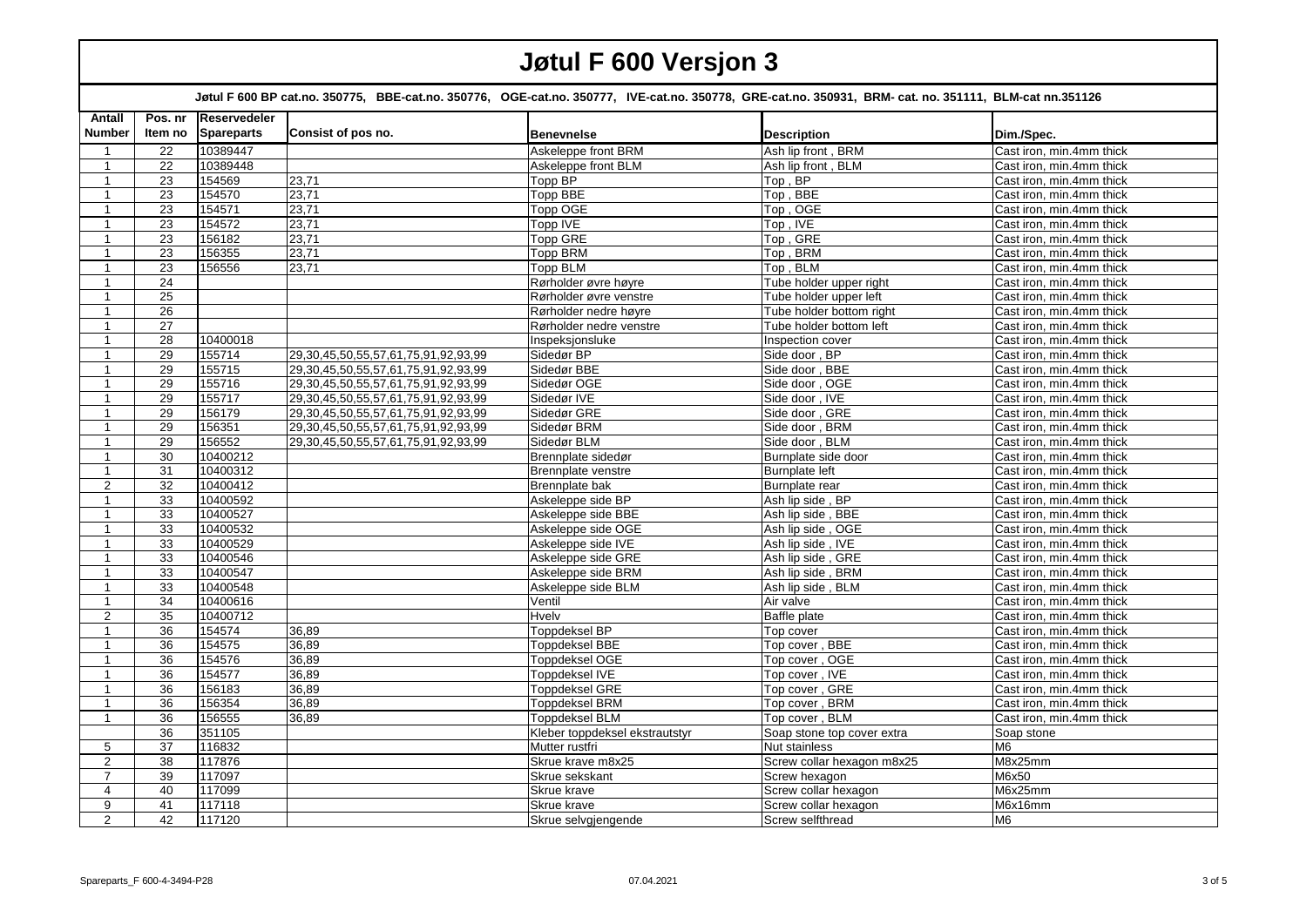| Jøtul F 600 BP cat.no. 350775, BBE-cat.no. 350776, OGE-cat.no. 350777, IVE-cat.no. 350778, GRE-cat.no. 350931, BRM- |  |  |  |  |  |
|---------------------------------------------------------------------------------------------------------------------|--|--|--|--|--|
|---------------------------------------------------------------------------------------------------------------------|--|--|--|--|--|

|                                | Jøtul F 600 BP cat.no. 350775, BBE-cat.no. 350776, OGE-cat.no. 350777, IVE-cat.no. 350778, GRE-cat.no. 350931, BRM- cat. no. 351111, BLM-cat nn.351126 |                                    |                                          |                                       |                                          |                                    |  |  |  |
|--------------------------------|--------------------------------------------------------------------------------------------------------------------------------------------------------|------------------------------------|------------------------------------------|---------------------------------------|------------------------------------------|------------------------------------|--|--|--|
| <b>Antall</b><br><b>Number</b> | Item no                                                                                                                                                | Pos. nr Reservedeler<br>Spareparts | Consist of pos no.                       | <b>Benevnelse</b>                     | <b>Description</b>                       | Dim./Spec.                         |  |  |  |
|                                | 43                                                                                                                                                     | 117129                             |                                          | <b>Skrue krave</b>                    | Screw collar hexagon                     | M6x10 mm                           |  |  |  |
|                                | 44                                                                                                                                                     | 117130                             |                                          | <b>Skrue krave</b>                    | Screw collar hexagon                     | M6x12mm                            |  |  |  |
|                                | 45                                                                                                                                                     | 117177                             |                                          | Mutter                                | Nut Hexagon                              | M <sub>10</sub>                    |  |  |  |
| 8                              | 46                                                                                                                                                     | 117505                             |                                          | Skrue panh. (front dør)               | Screw panh. (front door)                 | <b>M6x8 DIN 934</b>                |  |  |  |
|                                | 47                                                                                                                                                     | 117120                             |                                          | <b>Skive</b>                          | Washer                                   | Ø6x12x0,5 mm                       |  |  |  |
|                                | 48                                                                                                                                                     | 220852                             |                                          | Låsebolt askedør                      | Latch bolt ash door                      | ø10mm Steel                        |  |  |  |
|                                | 48                                                                                                                                                     | 155713                             | 45,48,56,57,59,61                        | Håndtak askedør komplett              | Handle ash door complete                 |                                    |  |  |  |
|                                | 49                                                                                                                                                     | 117792                             |                                          | Skrue innv. sekskant                  | Screw allen                              | M8x25mm                            |  |  |  |
| 3                              | 50                                                                                                                                                     | 117818                             |                                          | Skrue seksk rustfri                   | Screw hexagon stainless                  | M6x16mm DIN 933 A4-80              |  |  |  |
|                                | 51                                                                                                                                                     | 117873                             |                                          | Skrue krave                           | Screw collar hexagon                     | M8x12mm                            |  |  |  |
|                                | 52                                                                                                                                                     | 117874                             |                                          | <b>Skrue krave</b>                    | Screw collar hexagon                     | M8x16mm                            |  |  |  |
| 12                             | 53                                                                                                                                                     | 117877                             |                                          | <b>Skrue krave</b>                    | Screw collar hexagon                     | M8x30mm                            |  |  |  |
| $\overline{2}$                 | 54                                                                                                                                                     | 117880                             |                                          | Mutter krave                          | Nut collar hexagon                       | M <sub>6</sub>                     |  |  |  |
| 23                             | 55                                                                                                                                                     | 120004                             |                                          | <b>Skive</b>                          | Washer                                   | Ø6.4x18x1.6mm                      |  |  |  |
|                                | 56                                                                                                                                                     | 155738                             | 56,59                                    | Treknott askedør                      | Wooden knob ash door                     | Hard wood                          |  |  |  |
| 3                              | 57                                                                                                                                                     | 126164                             |                                          | Fjær for låsskrue                     | Spring for latch bolt                    | 2mm Stainless steel                |  |  |  |
|                                | 58                                                                                                                                                     | 127075                             |                                          | Hengseldubb front/sidedør Sort kromat | Hinge pin front/side door, Black cromat  | ø6mm                               |  |  |  |
| 2                              | 58                                                                                                                                                     | 125960                             |                                          | Hengseldubb forniklet                 | Hinge pin front/side door, nickel cromat | ø6mm                               |  |  |  |
|                                | 59                                                                                                                                                     |                                    |                                          | Skrue sylinderhode                    | Screw syl. Head                          | <b>M6x60</b>                       |  |  |  |
|                                | 60                                                                                                                                                     |                                    |                                          | Pakning (høyre dør mot front)         | Gasket (right door to front)             | LD-375-2 Ø9,5(3/8")x900mm          |  |  |  |
|                                | 60                                                                                                                                                     |                                    |                                          | Pakning (venstre dør motfront)        | Gasket (left door to front)              | LD-375-2 Ø9,5(3/8")x900mm          |  |  |  |
| 3                              | 61                                                                                                                                                     | 128011                             |                                          | Stengejern                            | Latch                                    | 3mm Stainless steel                |  |  |  |
|                                | 62                                                                                                                                                     | 128359                             |                                          | Låsskrue                              | Latch bolt                               | ø10mm Steel                        |  |  |  |
| 8                              | 63                                                                                                                                                     | 128361                             |                                          | Glassklips                            | Glass clip                               | 1mm Stainless steel                |  |  |  |
|                                | 64                                                                                                                                                     | 128362                             |                                          | Askeskuff                             | Ash pan                                  | 1mm steel plate                    |  |  |  |
|                                | 65                                                                                                                                                     | 10026275                           | Replaced by kit 12047020 from April 2021 | Hendel for luftventil                 | Handle for air vent                      | ø5mm Steel                         |  |  |  |
|                                | 68                                                                                                                                                     | 128408                             |                                          | Hengselbolt, askedør                  | Hinge pin, ash door                      | ø8mm Steel                         |  |  |  |
|                                | 69                                                                                                                                                     |                                    |                                          | Pakning (Askedør)                     | Gasket (ashdoor)                         | LD-250-2 Ø6.4(1/4")x1100mm         |  |  |  |
|                                | 69                                                                                                                                                     | 410761                             |                                          | Pakning (askedør)                     | Gasket (ash door)                        | LD-375-2 Ø9,5(3/8")x1100mm(5000mm) |  |  |  |
|                                | 70                                                                                                                                                     |                                    |                                          | Pakning (glass)                       | Gasket (glass)                           | LD-250 Ø6,4(1/4")x1050mm           |  |  |  |
|                                | 71                                                                                                                                                     |                                    |                                          | Pakning (topp)                        | Gasket (top)                             | LD-375-2 Ø9,5(3/8")x2100           |  |  |  |
|                                | 72                                                                                                                                                     |                                    |                                          | Pakning (askehus)                     | Gasket (ash house)                       | LD-250 Ø6,4(1/4")x1300             |  |  |  |
|                                | 73                                                                                                                                                     |                                    |                                          | Pakning (venstre dør mot midten)      | Gasket (left door middle)                | LD-250 Ø6,4(1/4")x410mm            |  |  |  |
|                                | 74                                                                                                                                                     | 128934                             |                                          | Hylse for hengsel                     | Sleeve for door hinge                    | ø10xø6,2x10mm                      |  |  |  |
|                                | 75                                                                                                                                                     |                                    |                                          | Pakning (sidedør)                     | Gasket (side door)                       | LD-375-2 Ø9.5(3/8")x1400mm         |  |  |  |
|                                | 76                                                                                                                                                     |                                    |                                          | Pakning (røyk tut)                    | Gasket (Smoke outlet)                    | LD-250 Ø6,4(1/4")x930mm            |  |  |  |
|                                | 77                                                                                                                                                     |                                    |                                          | Rør nr 1 fra front                    | Tube first from front                    | ø22,2mm Stainless steel tube       |  |  |  |
|                                | 78                                                                                                                                                     |                                    |                                          | Rør nr 2 fra front                    | Tube second from front                   | ø22,2mm Stainless steel tube       |  |  |  |
|                                | 79                                                                                                                                                     |                                    |                                          | Rør nr 3 fra front                    | Tube third from front                    | Ø22,2mm Stainless steel tube       |  |  |  |
|                                | 80                                                                                                                                                     |                                    |                                          | Rør nr 4 fra front                    | Tube forth from front                    | Ø22,2mm Stainless steel tube       |  |  |  |
|                                | 82                                                                                                                                                     | 154330                             |                                          | <b>Skjermplate under USA</b>          | <b>Bottom heatshield USA</b>             | Ø0,9mm steel plate                 |  |  |  |
|                                | 82                                                                                                                                                     | 129192                             |                                          | <b>Skjermplate under EUR</b>          | <b>Bottom heatshield EUR</b>             | Ø0,9mm steel plate                 |  |  |  |
|                                | 83                                                                                                                                                     |                                    |                                          | Skjermplate røykuttak                 | Heatshield top exit                      | ø0,9mm steel plate                 |  |  |  |
|                                | 84                                                                                                                                                     | 154329                             | 83,84                                    | Skjermplate bak+ røykuttak            | Rear heatshield+ top exit                |                                    |  |  |  |
|                                | 84                                                                                                                                                     |                                    |                                          | Skjermplate bak                       | Rear heatshield                          |                                    |  |  |  |
|                                |                                                                                                                                                        | 129284                             |                                          |                                       |                                          | ø0,9mm steel plate                 |  |  |  |
|                                | 85                                                                                                                                                     |                                    |                                          | Luftbegrenser                         | Air restrictor                           | 1,0mm steel plate                  |  |  |  |
|                                | 86                                                                                                                                                     | 129506                             |                                          | Isolasjonsmatte                       | <b>Insulation blanket</b>                | 720x360x13mm                       |  |  |  |